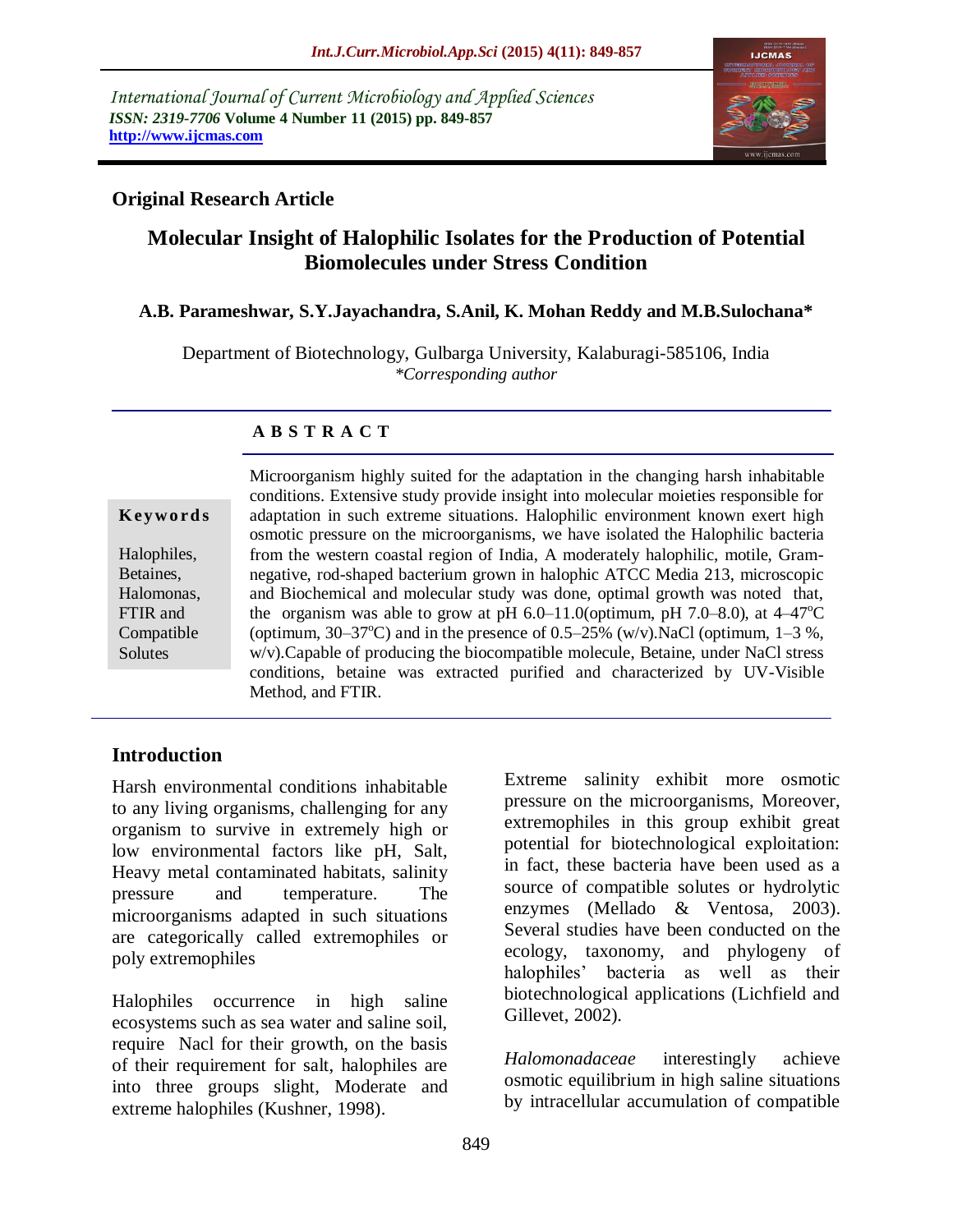solutes, encounter the high osmotic imbalance and protect cell from damage (Ventosa *et.al.,*1998). There are range of compatible solutes that bacteria accumulates, like, glucosyl glycerol, quaternary amines and ectoine. Which are predominantly found in the *halomonadaceae*  (Ventosa, *et.al*., 1998).

The significant applications and biotechnological production of compatible solutes, like ectoine have been described in detail (Pastor *et al.,* 2010). The bestinvestigated compatible solute, ectoine, is biotechnologically produced by *Halomonas elongata* using a process named "bacterial milking", involving repetitive cycles of a fed-batch fermentation of *H. elongata* at 15% (w/v) NaCl to allow ectoine accumulation, followed by osmotic down shock at 3% (w/v) NaCl to release the osmolytes from the cells (Sauer and Galinski 1998). The physiology and genetics of ectoine biosynthesis in this bacterium have been studied in detail (Maskow and Babel 2001; Ono et al. 1999; Peters et al. 1990; Goller and Ofer 1998) as well as the glycine-betaine-synthesizing enzymes (Gadda and McAllister- Wilkins 2003). Also the compatible solute uptake system for ectoine accumulation (teaABC) from *H. elongata* has been characterized at the physiological and molecular level (Grammann *et al*. 2002; Tetsch and Kunte

Betaines, quaternary amine, are the compatible solutes occurring *halomonas sp.,*  proved them as therapeutic important in the treatment and prophylaxis of adipose infiltration of the liver, which is the initial stage of cirrhosis (Detkova, E. N., *et al*., 2007). Betaines decrease side effects of antiinflammatory preparations. Their anticoagulant properties prevent thrombus formation and decrease the probability of heart attacks, infarctions and strokes

(Messadek, J., *et al.,* 2005). They are useful in PCR amplification of GC-rich DNA templates to increase product yield and specificity. Betaine was shown to be a more effective cryoprotectant than serum albumin or trehalose/ dextran, particularly under conditions stimulating long-term storage (Cleland, D., e*t al.,* 2004).The present study describe the potential candidate for the production of betaines and purification and characterization from the *halomonas sp.*

### **Materials and Methods**

### **Bacterial Culture**

The complex medium used for the isolation and maintenance of the bacterial strains contained 5g Tryptone, 10g Yeast extract, 3g Citrate sodium, 2g KCl and 20g MgSO4.7H2O dissolved in 1litre of distilled water and pH was adjusted to 7.5 and incubated at  $37^{\circ}$ C for 48 hours.

### **Characterization of the Isolated Strains**

To determine the colony morphology, bacterial cultures were grown on plates containing complex medium for 48 hours and plates were observed for pigmentation. A typical Gram's reaction was determined using 24 hours old culture.

### **PCR Amplification of 16S rRNA Gene Sequence**

The 16S rRNA gene sequence of bacterial strain was amplified by PCR with the following forward and reverse primers: 5'- AGAGTTTGATCATGGCTCAG-3'

(position 827) and 5'-CTACGGTTA CCTTGTTACGAC-3' (position 1492-1510) respectively. The PCR condition were as follow: 50 μl of reaction system, reaction cycles 35 cycles, 94°C pre-denaturation 5 min.  $94^{\circ}$ C denaturation 1 min,  $55^{\circ}$ C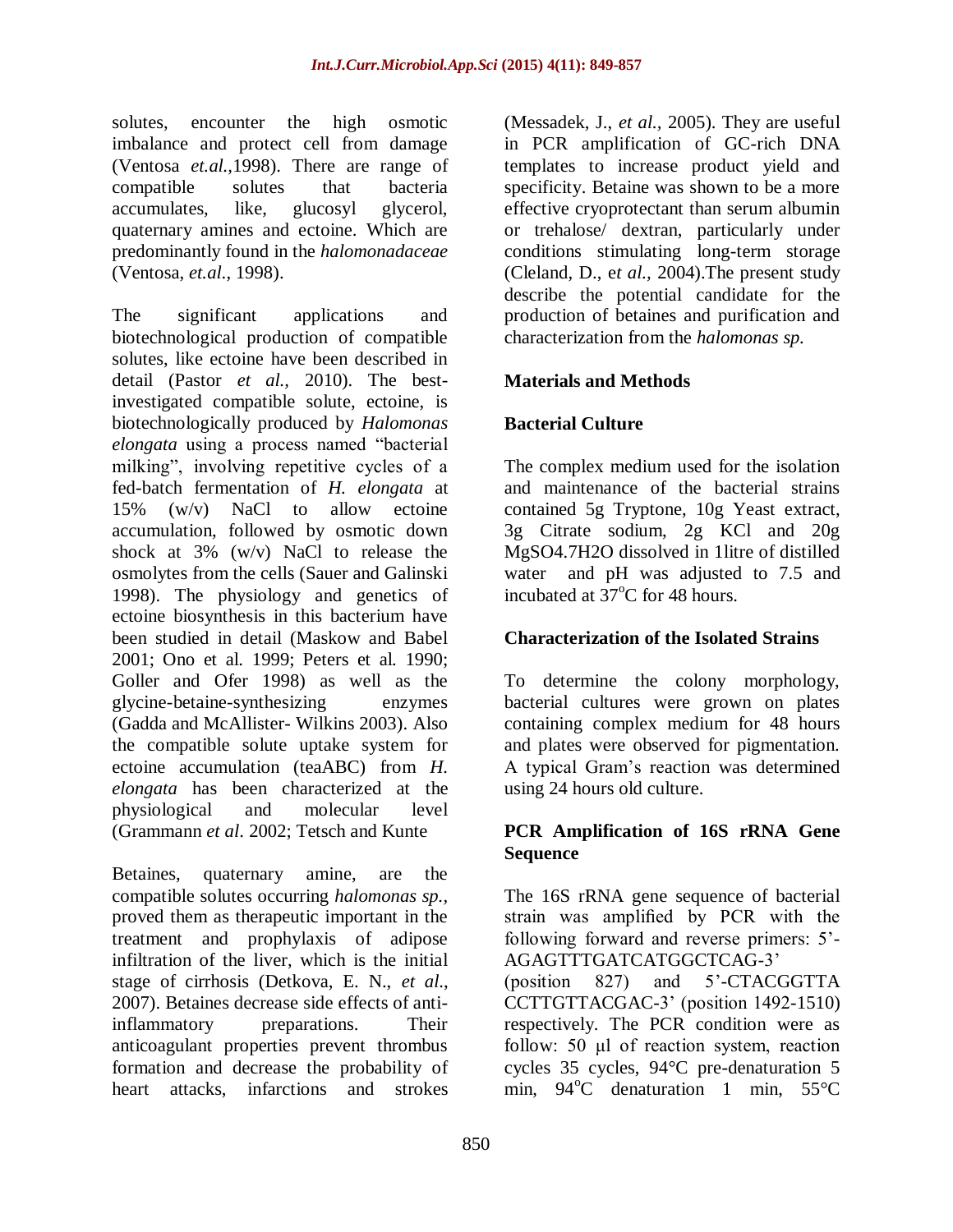annealing 30 sec, 72°C extension 1 min, 72 $\degree$ C final extension 8 min, 4 $\degree$ C hold for 4 hrs. The PCR product was purified by DNA gel extraction kit and was sequenced in National Centre for Cell Science (NCCS), Pune.

### **Optimization of Growth Parameters**

### **Effect of pH on Growth**

Production medium was adjusted to different pH ranging from 5 to 13 using 0.1% Glucose with 10% NaCl (halo bacterium medium) was incorporated as a substrate after autoclaving.

### **Effect of Temperature on Growth**

The optimum temperature for the growth and production ectoine by halophilic bacteria isolate was determined in production medium (halobacterium medium) by keeping it in temperature controlled shaker at 140 rpm range from  $35^{\circ}$ C to  $70^{\circ}$ C with increment of  $5^{\circ}$ C.

#### **Effect of NaCl on Growth**

The effect of NaCl was studied on growth and ectoine production using production medium(halobacterium medium) containing different concentration of NaCl(0, 5,10,15,20 and 30%  $w/v$  inoculated broth were kept under shaker at temperature  $37<sub>+</sub>$  $2^{\circ}$ C and pH 7.

#### **Production of Betaine**

### **Production of Betaine and Growth Conditions**

Production of compatible solute by two-step fed-batch cultures *Halomonas sp.* was first grown in 100 mL of seed culture medium in a 250 ml flask at  $37^{\circ}$ C and 200 rpm for 13 h.

The culture broth was used to inoculate 500ml L of batch cultivation medium with 5%- 20% NaCl. After 18 h, cells were harvested from the culture medium by centrifugation at 6000 RPM for 10 min at 4 <sup>o</sup>C and used to inoculate a batch. The concentration of NaCl in the feed solution was modified accordingly. Temperature during the cultivations was maintained at 37°C while pH was kept constant at 7 using HCl and NaOH.

### **Purification of Betaine**

The samples (200 mg) were mixed at  $4 \degree C$ with 5 mL of distilled water (method 1), 5 mL of a mixture of methanol/ chloroform/water 12:5:3 v/v (method 2), or 5 mL of a mixture of ethanol/water90:10 v/v (method 3). Extracts were dried under reduced pressure at 35 °C. Purified sample was detected by UV scan absorbance at 230- 231nm indicate the presence of betaine and further characterization by FTIR

### **Characterization of Betaine by FTIR Analysis**

The FTIR analysis of betaine analyte was performed on the instrument from the 400 to  $4000 \text{ cm}^{-1}$ , KBR was mixed with the sample and KBR-Sample Pellet was prepared for the analysis.

### **Results and Discussion**

Cell colonies are cream coloured, convex and mucoid. Gram negative bacilli, rod shape, non-spore forming and motile microorganism. Halophilic bacteria capable of growing at NaCl concentration range from  $3-25\%$  (w/v), with optimum growth occurring at about 10 % and grows within a temperature range of up to  $45^{\circ}$ C at pH values of between 5 and 10, the optimum values being pH 7–8.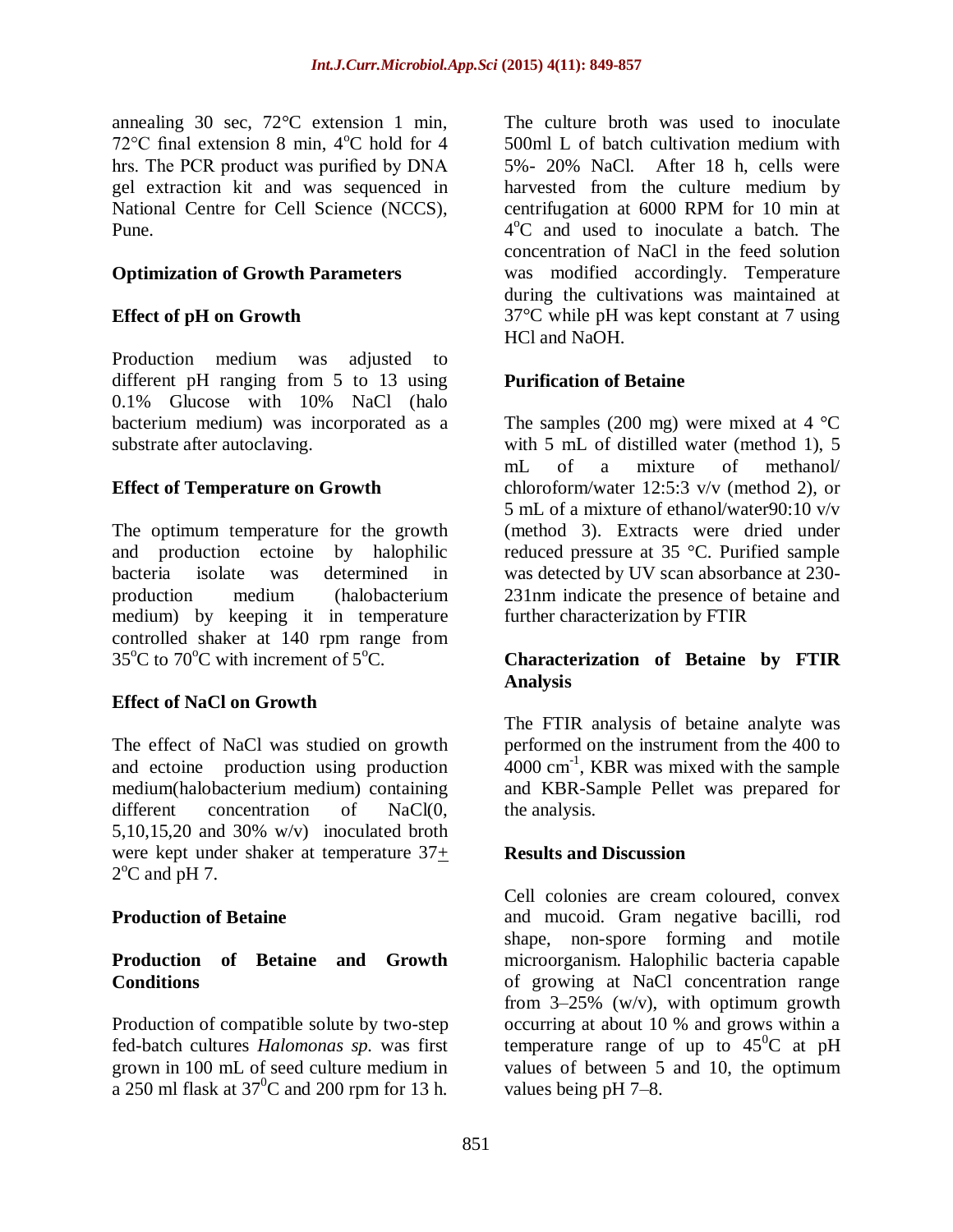The strain was identified on the basis of morphological, Biochemical and molecular characters of strain was, the biochemical tests of isolated strain is as shown in the Table1 and Pic 1. All these observations were compared with Bergey's Manual of Bacteriology, 2004 edition and Volume II and was reported earlier in our laboratory, and this bacteria strain belongs to this genus *Halomonas.* The organism was identified as *Halomonas sp.*SAV2 by 16S rRNA sequencing, the Genbank Accession. no JQ906722and accumulate solute called betaine. Optimization of pH, temperature and salt concentration for production of betaine from *Halomonas sp* SAV2 has been carried out.

### **Identification of Strain for the Production of Osmolytes**

Reports on isolation of novel isolates from alkaline habitats were few with respect to the organic osmolytes. Today, many of this alkalophilic isolates are of considerably industrial importance, partially for use in pharmaceutical and cosmetic industries and also in anti- aging molecule, anti-stress molecule. In our study, we have selected one strain showing most promising for the production betainewith optimum activities at pH 8.0 and temperature of  $45^{\circ}$  C and upto 25% salt concentration which is desirable for industrial application. Further, this strain was characterized based upon the phylogenetic analysis, morphology, biochemical and 16S rRNA.

The halophilic microorganism's adaptation to changing extracellular osmolarity. Osmolytes are accumulated as a consequence of increased extracellular salinity and their intracellular concentration is reduced. The concentration of osmolytes in the cell can range from millimolars to 1–2 M in response to the extracellular osmolarity. This means that some osmolytes

are tolerated by the macromolecular machinery of the cell over a wide concentration range, hence, these compounds were also termed compatible solutes (Brown, 1976).

The biosynthesis and release of osmolytes is tightly regulated. In general, the microorganism can accumulate osmolytes either by de novo synthesis or by uptake from the environment. Moderately halophilic, heterotrophic bacteria growing in high salt concentrations can accumulate betaine even in molar concentrations (Imhoff and Rodriguez-Valera, 1984).Most often the compatible solute accumulation has been observed in halophilic bacteria, gradient concentration of salt in the growing media impede the growth of bacteria, thus, they accumulate betaine substantial concentration gradients in osmoregulating bacterial cells.

However,The betaine formation from simple carbons sources widely observed in phototrophic bacteria and halophilic phototrophic anaerobes (Severin *et al*., 1992) and for halophilic cyanobacteria (Mohammed *et al.*, 1983; Mackay *et al.*, 1984; Reed *et al.*, 1984; Gabbay-Azaria *et al.*, 1988). *Halomonas sp.* SUBG004, isolated from little ran of Kutch which provides insights for salt stress adaptation through betaine synthesis (Jigna H. Patel, 2015).

### *Halomonas Sp.* **Characteristics**

| Grams Test: | Negative |  |
|-------------|----------|--|
| Shape       | Rod      |  |
| Endospore   | Positive |  |
| Motility    | Positive |  |
| Oxidasae    | Positive |  |
| Catalase    | positive |  |
| <b>VP</b>   | Positive |  |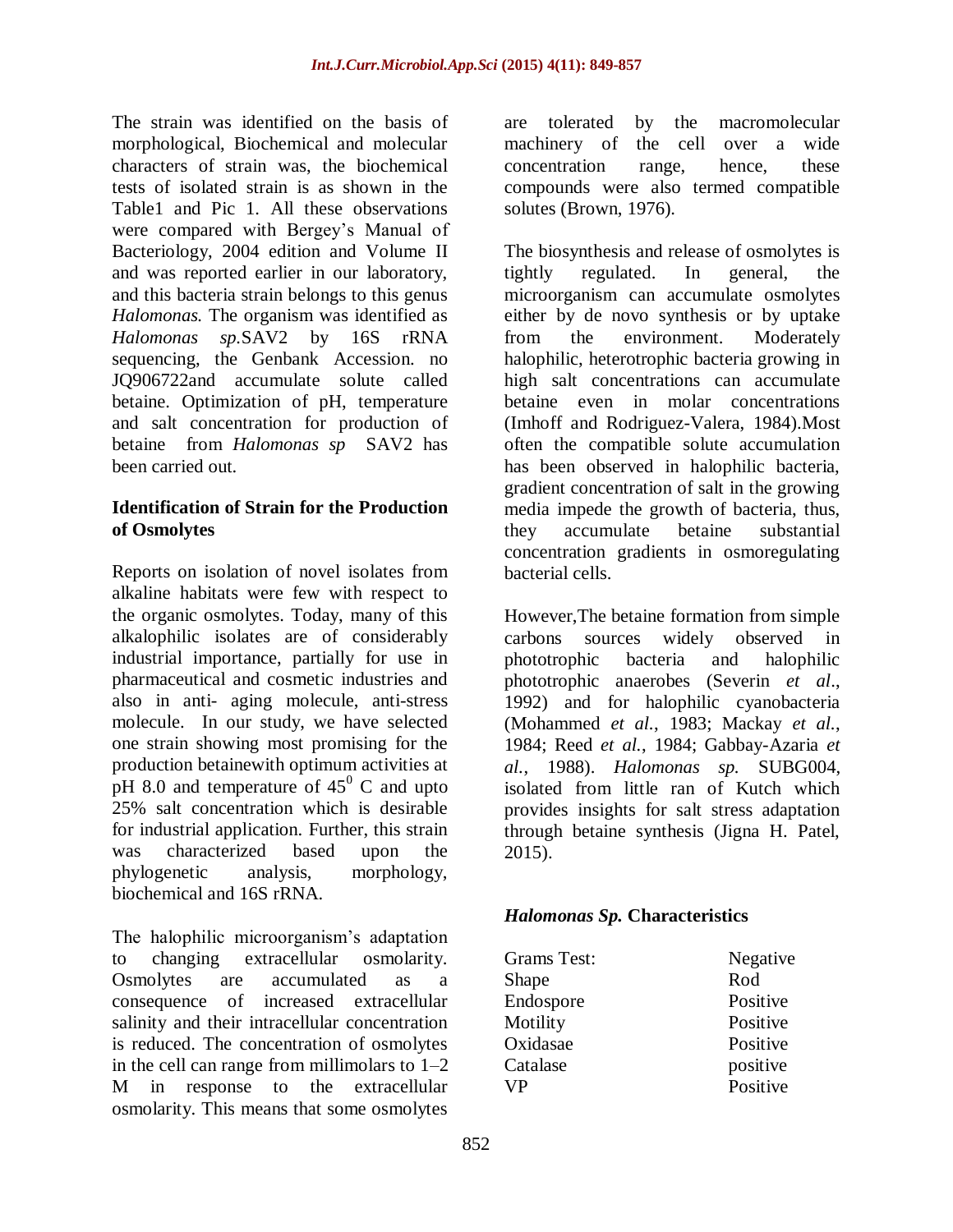#### *Int.J.Curr.Microbiol.App.Sci* **(2015) 4(11): 849-857**

| <b>Physicochemical Parameters</b> |       | Growth in the Presence of NaCl $(w/v)$ |       |       |
|-----------------------------------|-------|----------------------------------------|-------|-------|
| <b>Temperature</b>                |       | 2%                                     | $+Ve$ |       |
|                                   |       | 5%                                     | $+Ve$ |       |
| $7^{\circ}C$                      | $+Ve$ | 7%                                     | $+Ve$ |       |
| $40^{\circ}$ C                    | $+Ve$ | 10%                                    | $+Ve$ |       |
| $50^{\circ}$ C                    | $+Ve$ | 15%                                    | $+Ve$ |       |
|                                   |       | 20%                                    | $+Ve$ |       |
|                                   |       | 25%                                    | $+Ve$ |       |
| <b>Growth in Medium Ph</b>        |       |                                        |       |       |
|                                   |       | <b>Acid Produced from</b>              |       |       |
| 5                                 | $+Ve$ |                                        |       |       |
| 6                                 | $+Ve$ | D-glucose                              | $+Ve$ |       |
| 7                                 | $+Ve$ | L-arabinose                            | $+Ve$ |       |
| 8                                 | $+Ve$ | D-xylose                               | $+Ve$ |       |
| 9                                 | $+Ve$ | D-mannitol                             | $+Ve$ |       |
| 10                                | $+Ve$ |                                        |       |       |
| 11                                | $+Ve$ | Utilization of citrate                 | $+Ve$ |       |
|                                   |       | Indol reaction                         | $+Ve$ |       |
|                                   |       | starch                                 |       | $+Ve$ |
|                                   |       | casein                                 | $+Ve$ |       |

**Picture 1** Phylogenetic Tree Contracted using MGA4 Software by Neighbour Joining Method

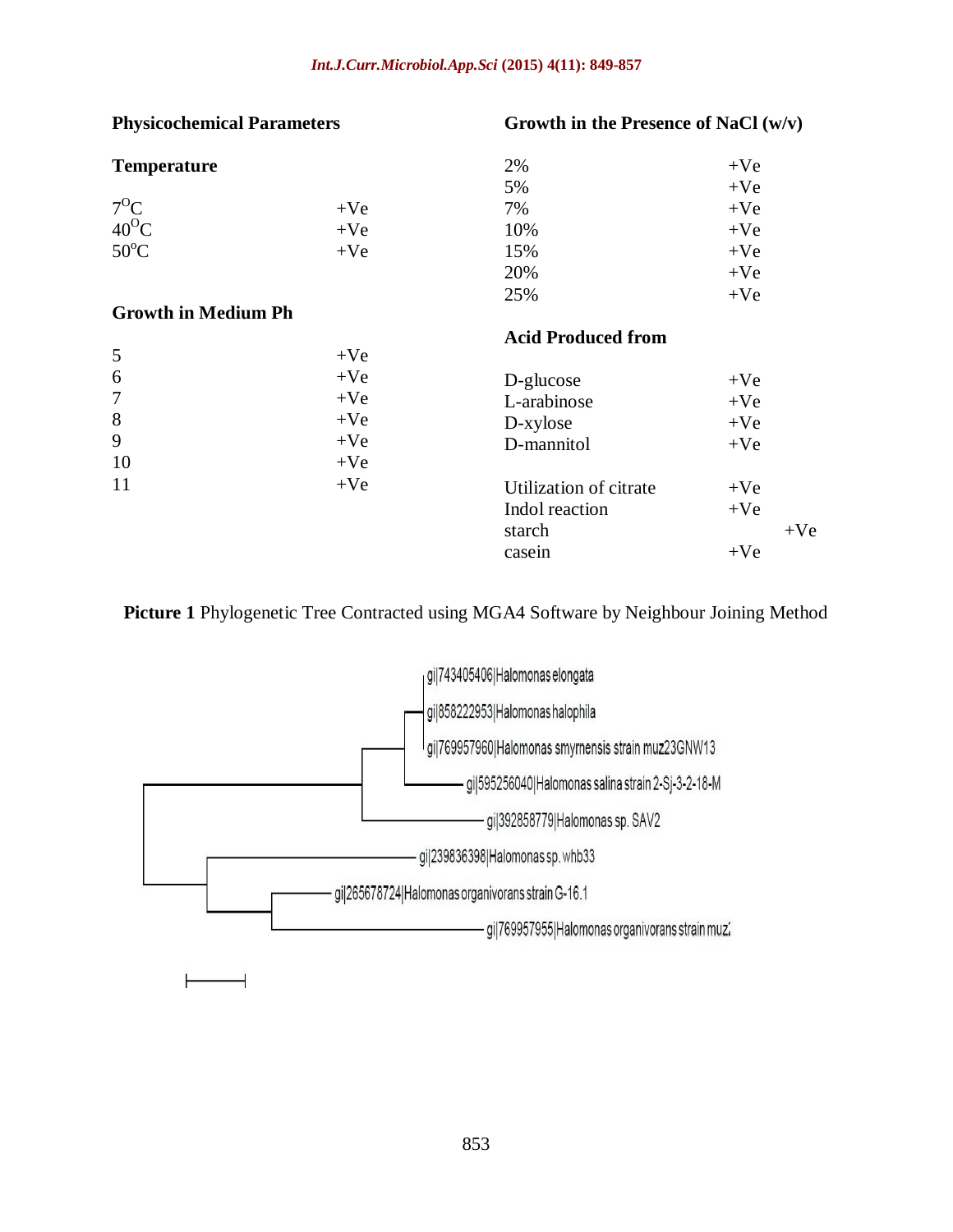

**Graph.1** Effect of pH on Growth of the *Halomonas* sp

**Graph.2** Effect of NaCl (W/V) on Growth of the *Halomonas* sp



**Graph.3** Effect of Temperature on Growth of the *Halomonas* sp

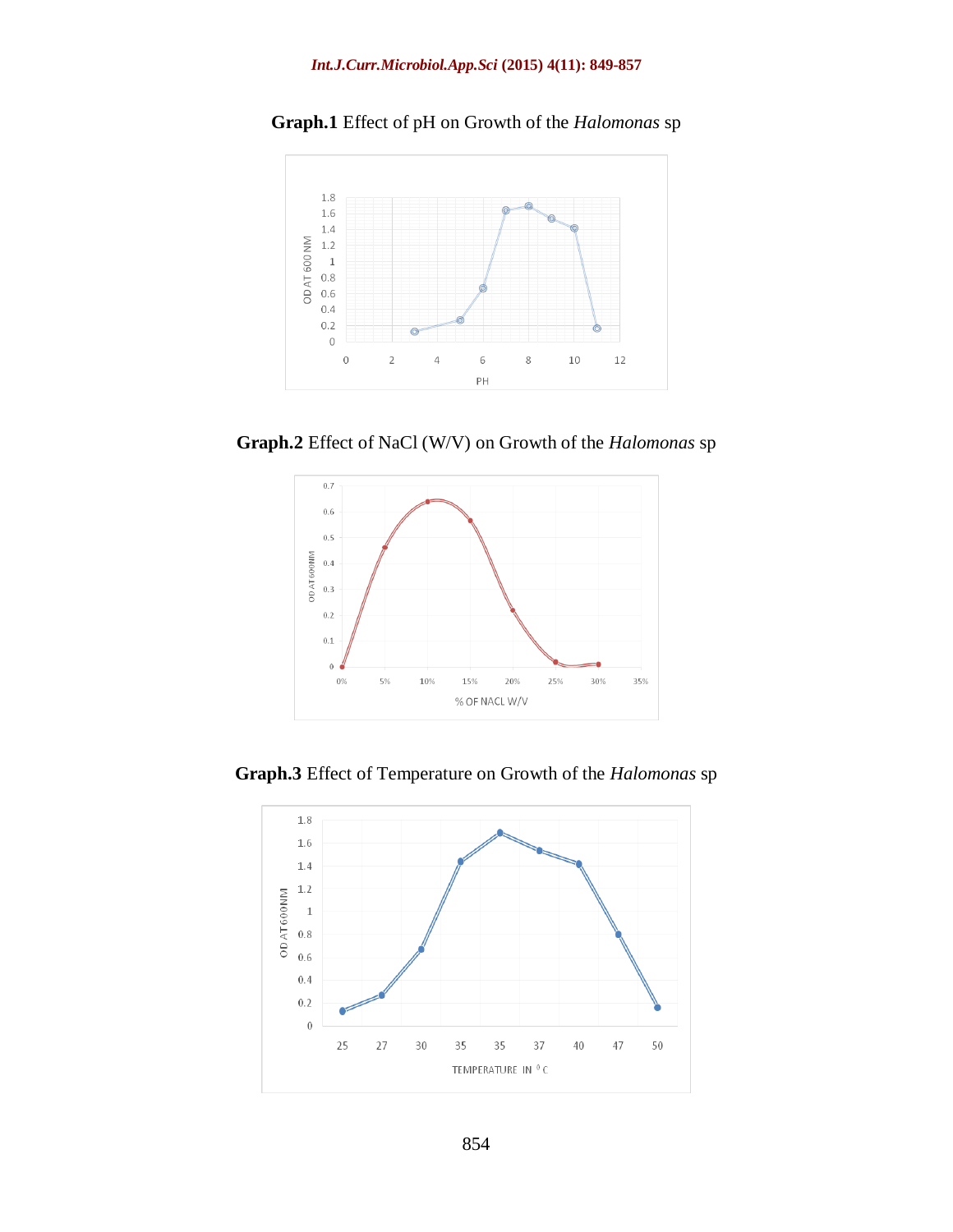

#### **Graph.4** FTIR Analysis of the Purified Betaine

In present study the betaine accumulation was observed to accumulate the higher concentration was detected further the purified betaine was characterized by FTIR analysis, on comparison with the NIST data for FTIR, results are similar, thus betaine was confirmed a compatible solute accumulated in the strain *Halomonas. Sp.*SAV2. strain able to tolerate maximum 25 % W/V NaCl concentration extracellular. Cyanobacteria use to accumulate betaine under high salt concentration, halophilic cyanobacterium *Synchocystis* DUN52 produces 3.0 M betaine when the bacterium is cultivated at  $200$  g sea salt  $\cdot$  1-1 (Mohammed *et al.*, 1983). Whereas the halophilic strains synthesize the sugars and glycosyl glycerol under salt stress conditions (Mackay *et al.,* 1984). Eubacteria halophilic *methanogenic archaebacteria* (*Methanohalophilus*-strains) also synthesize betaine as their osmolyte (Lai *et al.*, 1991).

Hyper saline conditions of the growth medium, influences the accumulation extremely high concentration of Betaine in their cytoplasm, archaebacterium *Methanohalophilus* Z7302reported to accumulate 4.1 M betaine at 4.4 M NaCl (Lai and Gunsalus, 1992). Sulphur reducing extremely halophilic bacteria

*Ectothiorhodospira halochloris* synthesizes 2.5 mol betaine at 240 g NaCl (Galinski and Herzog, 1990). The pathways of *de novo*  synthesis of betaine in bacteria have not been fully characterized. The studies based on 13C-NMR are consistent with betaine being synthesized *via* the glycine methylation pathway in the methanogenic archaebacterium *Methanohalophilus portucalensis* FDF1 (Roberts *et al.*, 1992). Enzyme activities of the threefold methylation of glycine have been found in the cell extract prepared from this strain (Lai *et al.*, 1999). Complex media components, such as yeast extract and peptone, contain considerable amounts of betaine (1 - 3% of the dry weight) that can be taken up by heterotrophic bacteria (Galinski and Trüper, 1994). In fact, betaine synthesis from simple carbon sources has proven to be quite rare among heterotrophic bacteria (Galinski and Trüper, 1994). some of these newly described organisms *Salinibacter ruber*  shows that may necessitate us to revise our understanding on how the different physiological and phylogenetic groups of microorganisms have solved the problem, how to cope with hyper saline concentrations in their environment (Anton 2002). Hyper saline environments are extremely diverse, and so are the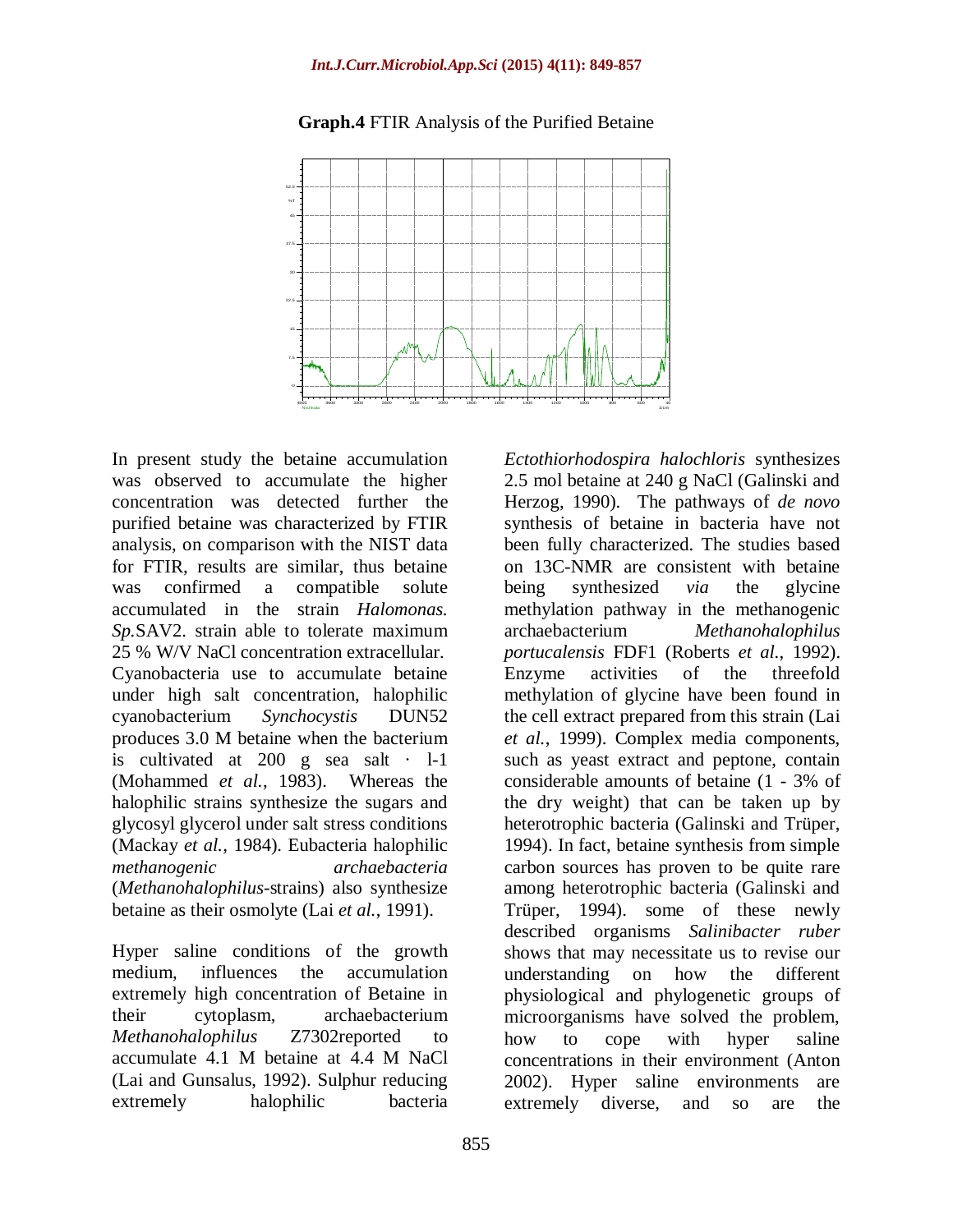microorganisms that inhabit them. It is well possible that the upper salinity at which different metabolic types of prokaryotes are found in nature depends to a large extent on the balance between the amount of energy that is available to the cells and the cost of production of organic solutes needed to provide osmotic balance (Oren 1999)

These findings suggest that this *Halomonas sp*. has evolved a sophisticated mechanism to regulate the accumulation of compatible solutes to survive and grow in habitats with extremely gradient saline concentrations. The halophilic microbial world tremendously diverse, and novel types of halophiles are being discovered at ahigh pace.

### **Reference**

- Anton J, Oren A, Benlloch S, Rodríguez-Valera F, Amann R, Rosselló-Mora R: Salinibacter ruber gen. nov., sp. nov., a novel extremehalophilic member of the Bacteria from saltern crystallizer ponds. Int J Syst Evol Microbiol 2002, 52:485-491.
- Brown, A. D., Microbial water stress, Bacteriol. Rev. 40 (1976) 803-846.
- Gabbay-Azaria, R., Tel-Or, E. and Schönfeld, M., Glycinebetaine as an osmoregulant and compatible solute in the marine cyanobacterium Spirulina subsalsa, Arch. Biochem. Biophys. 264 (1988) 333-339.
- Galinski EA: Osmoadaptation in bacteria. Adv Microb Physiol 1986, 37:273-328.
- Galinski, E. A. and Trüper, H. G., Microbial behaviour in salt-stressed ecosystems, FEMS Microbiol. Rev. 15 (1994) 95- 108.
- Galinski, E. A. and Herzog, R. M., The role of trehalose as a substitute for nitrogen containing compatible solutes

(*Ectothiorhodospira halochloris*), Arch. Microbiol. 153 (1990) 607-613.

- Imhoff, J. F. and Rodriguez-Valera, F., Betaine is the main compatible solute of halophilic eubacteria, J. Bacteriol. 160 (1984) 478-479.
- Goller K, Ofer A (1998) Construction and characterization of an NaCl-sensitive mutant of *Halomonas elongata* impaired in ectoine biosynthesis. FEMS Microbiol Lett 161:293–300,
- Erratum in FEMS Microbiol Lett (1998) 165:379.
- Lai, M.-C., Sowers, K. R., Robertson, D. E., Roberts, M. F. and Gunsalus, R. P., Distribution of compatible solutes in the halophilic methanogenic archaebacteria, J.Bacteriol. 173 (1991) 5352-5358.
- Lai, M.-C. and Gunsalus, R. P., Glycine betaine and potassium ion are the major compatible solutes in the extremely halophilic methanogen Methanohalophilus strain Z7302, J. Bacteriol. 174 (1992) 7474-7477.
- Litchfield CD, Gillivet PM (2002) Microbial diversity and complexity in hyper saline environments: a preliminary assessment. J Ind Microbial Biotchnol 28:48–55.
- Mohammed, F. A. A., Reed, R. H. and Stewart, W. D. P., The halophilic cyanobacterium Synechocystis DUN52 and its osmotic responses, FEMS Microbiol. Lett. 16 (1983) 287-290.
- Mackay, M. A., Norton, R. S. and Borowitzka, L. J., Organic osmoregulatory solutes in yanobacteria, J. Gen. Microbiol. 130 (1984) 2177-2191.
- Mellado E, Sanchez-Porro C, Martın S, Ventosa A (2003) Extracellular hydrolytic enzymes Produced by moderately halophilic bacteria. In:
- Maskow T, Babel W (2001) Calorimetrically obtained information